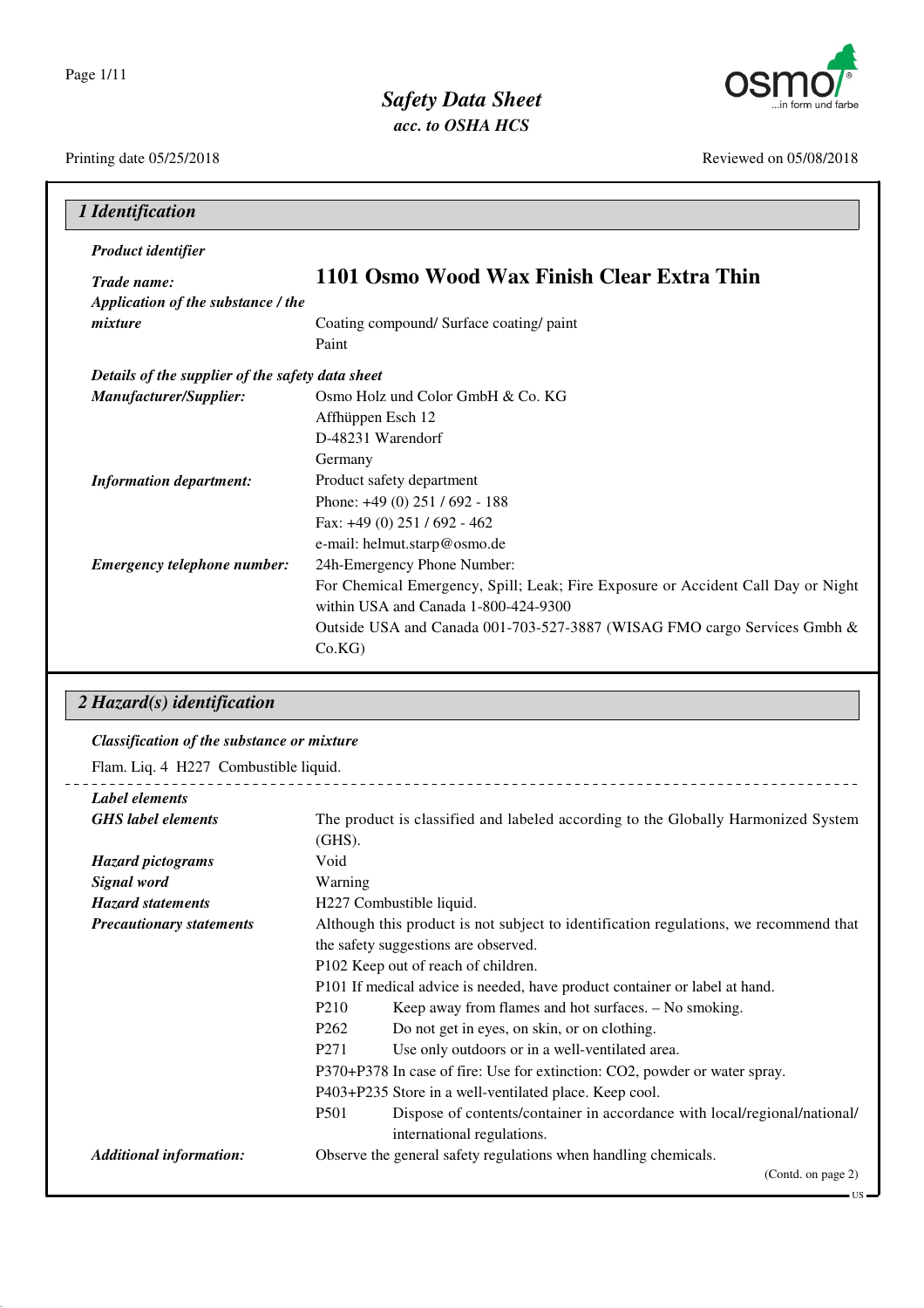



Printing date 05/25/2018 Reviewed on 05/08/2018

 $-US$ 

# *Trade name:* **1101 Osmo Wood Wax Finish Clear Extra Thin**

|                                                             | (Contd. of page $1$ )                                                                |
|-------------------------------------------------------------|--------------------------------------------------------------------------------------|
|                                                             | Always wear a dust mask when sanding.                                                |
| Information pertaining to<br>particular dangers for man and |                                                                                      |
| environment:                                                | CAUTION: Rags, steel wool or waste soaked with this product may spontaneously        |
|                                                             | catch fire if improperly discarded. Immediately after use, place rags, steel wool or |
|                                                             | waste in a sealed water filled metal container to prevent this.                      |
| <b>Classification system:</b>                               |                                                                                      |
| <b>NFPA</b> ratings (scale $0 - 4$ )                        | $Health = 0$                                                                         |
|                                                             | Fire $= 2$                                                                           |
|                                                             | Reactivity = $0$                                                                     |
| <b>HMIS-ratings</b> (scale $0 - 4$ )                        | Health $= 0$                                                                         |
|                                                             | Fire<br>$= 2$                                                                        |
|                                                             | Reactivity = $0$                                                                     |
| Other hazards                                               |                                                                                      |
| <b>Results of PBT and vPvB assessment</b>                   |                                                                                      |
| <b>PBT:</b>                                                 | Not applicable.                                                                      |
| $vPvB$ :                                                    | Not applicable.                                                                      |

## *3 Composition/information on ingredients*

### *Chemical characterization: Mixtures*

**Description:** Mixture of the substances listed below with nonhazardous additions.

| Dangerous components: |                                                |                                       |               |
|-----------------------|------------------------------------------------|---------------------------------------|---------------|
|                       | 64742-48-9 aliphatic hydrocarbons, C10-C13     | Asp. Tox. 1, H304; Flam. Liq. 4, H227 | $25-50\%$     |
|                       | 34590-94-8 Dipropylene glycol monomethyl ether | Flam. Liq. 4, H227                    | $12.5 - 10\%$ |

### *4 First-aid measures*

| <b>Description of first aid measures</b> |                                                                                                                          |
|------------------------------------------|--------------------------------------------------------------------------------------------------------------------------|
| <b>General information:</b>              | Immediately remove any clothing soiled by the product.                                                                   |
|                                          | Take affected persons out into the fresh air.                                                                            |
| After inhalation:                        | Supply fresh air. If required, provide artificial respiration. Keep patient warm. Consult<br>doctor if symptoms persist. |
|                                          | In case of unconsciousness place patient stably in side position for transportation.                                     |
| After skin contact:                      | Immediately wash with water and soap and rinse thoroughly.                                                               |
|                                          | If skin irritation continues, consult a doctor.                                                                          |
| After eye contact:                       | Rinse opened eye for several minutes under running water. Then consult a doctor.                                         |
| After swallowing:                        | Do not induce vomiting; immediately call for medical help.                                                               |
| <b>Information for doctor:</b>           |                                                                                                                          |
| Most important symptoms and              |                                                                                                                          |
| effects, both acute and delayed          | <b>Dizziness</b>                                                                                                         |
|                                          | (Contd. on page 3)                                                                                                       |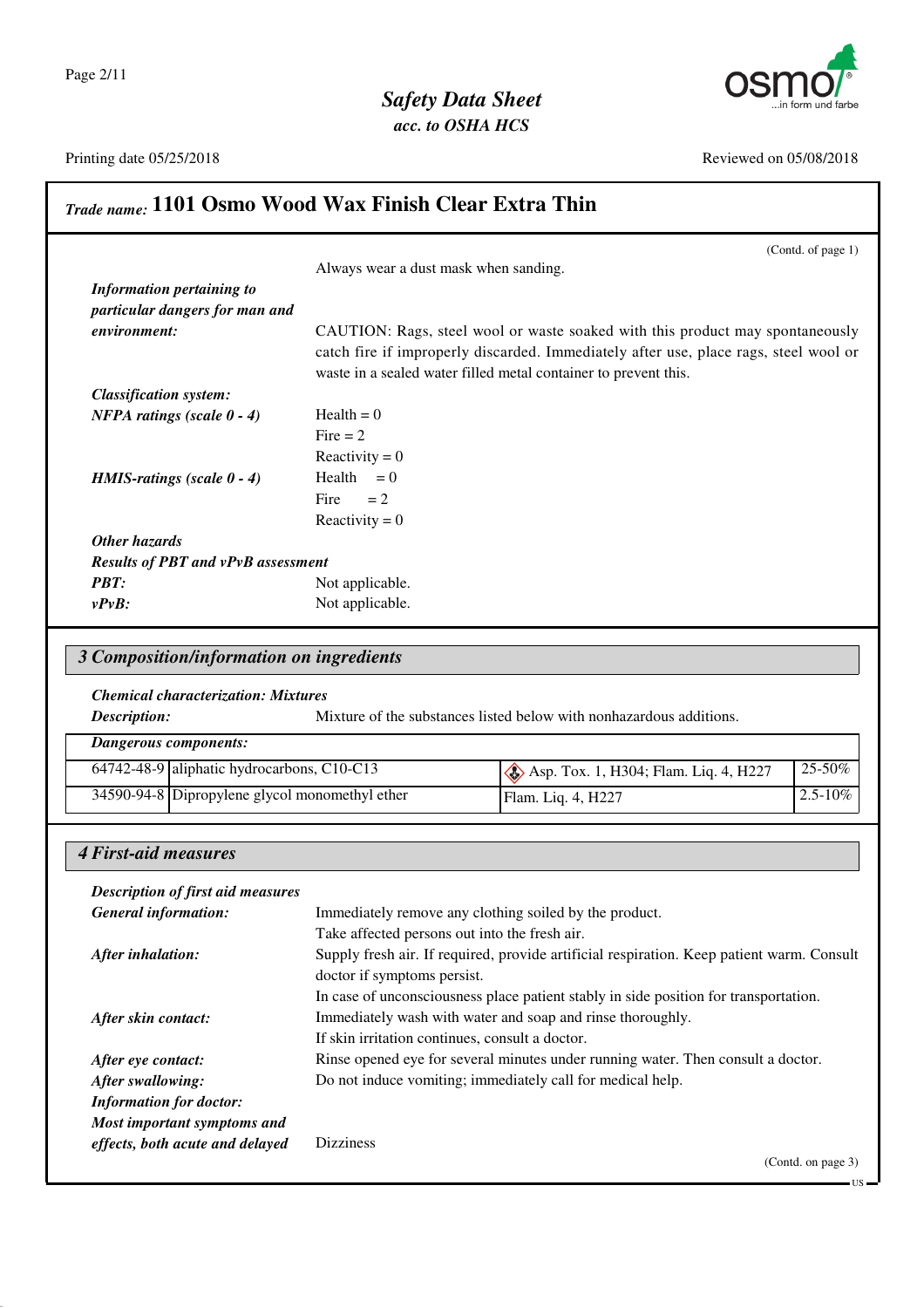Page 3/11



Printing date 05/25/2018 Reviewed on 05/08/2018

|                                                                                                            | (Contd. of page 2)<br>Headache                                                                                                                 |
|------------------------------------------------------------------------------------------------------------|------------------------------------------------------------------------------------------------------------------------------------------------|
| <b>Indication of any immediate</b>                                                                         |                                                                                                                                                |
| medical attention and special                                                                              |                                                                                                                                                |
| treatment needed                                                                                           | No further relevant information available.                                                                                                     |
|                                                                                                            |                                                                                                                                                |
| <b>5 Fire-fighting measures</b>                                                                            |                                                                                                                                                |
| <b>Extinguishing media</b>                                                                                 |                                                                                                                                                |
| Suitable extinguishing agents:                                                                             | CO2, extinguishing powder or water spray. Fight larger fires with water spray or                                                               |
|                                                                                                            | alcohol resistant foam.                                                                                                                        |
| For safety reasons unsuitable                                                                              |                                                                                                                                                |
| extinguishing agents:                                                                                      | Water with full jet                                                                                                                            |
| Special hazards arising from the                                                                           |                                                                                                                                                |
| substance or mixture                                                                                       | Formation of toxic gases is possible during heating or in case of fire.                                                                        |
| <b>Advice for firefighters</b>                                                                             |                                                                                                                                                |
| Protective equipment:                                                                                      | Mouth respiratory protective device.                                                                                                           |
| <b>Additional information</b>                                                                              | Cool endangered receptacles with water spray.                                                                                                  |
|                                                                                                            | Dispose of fire debris and contaminated fire fighting water in accordance with official                                                        |
|                                                                                                            |                                                                                                                                                |
|                                                                                                            | regulations.                                                                                                                                   |
|                                                                                                            |                                                                                                                                                |
|                                                                                                            |                                                                                                                                                |
|                                                                                                            |                                                                                                                                                |
| <b>6 Accidental release measures</b><br><b>Personal precautions, protective</b><br>equipment and emergency |                                                                                                                                                |
| procedures                                                                                                 | Ensure adequate ventilation                                                                                                                    |
|                                                                                                            | Keep away from ignition sources                                                                                                                |
| <b>Environmental precautions:</b>                                                                          |                                                                                                                                                |
|                                                                                                            | Inform respective authorities in case of seepage into water course or sewage system.<br>Do not allow to enter sewers/ surface or ground water. |
| <b>Methods and material for</b>                                                                            |                                                                                                                                                |
| containment and cleaning up:                                                                               | Warm water and cleansing agent                                                                                                                 |
|                                                                                                            |                                                                                                                                                |
| Reference to other sections                                                                                | Absorb with liquid-binding material (sand, diatomite, acid binders, universal binders).<br>See Section 7 for information on safe handling.     |
|                                                                                                            | See Section 8 for information on personal protection equipment.                                                                                |
|                                                                                                            | See Section 13 for disposal information.                                                                                                       |
| <b>Protective Action Criteria for Chemicals</b>                                                            |                                                                                                                                                |
| $PAC-1$ :<br>34590-94-8 Dipropylene glycol monomethyl ether                                                | 150 ppm                                                                                                                                        |

(Contd. on page 4)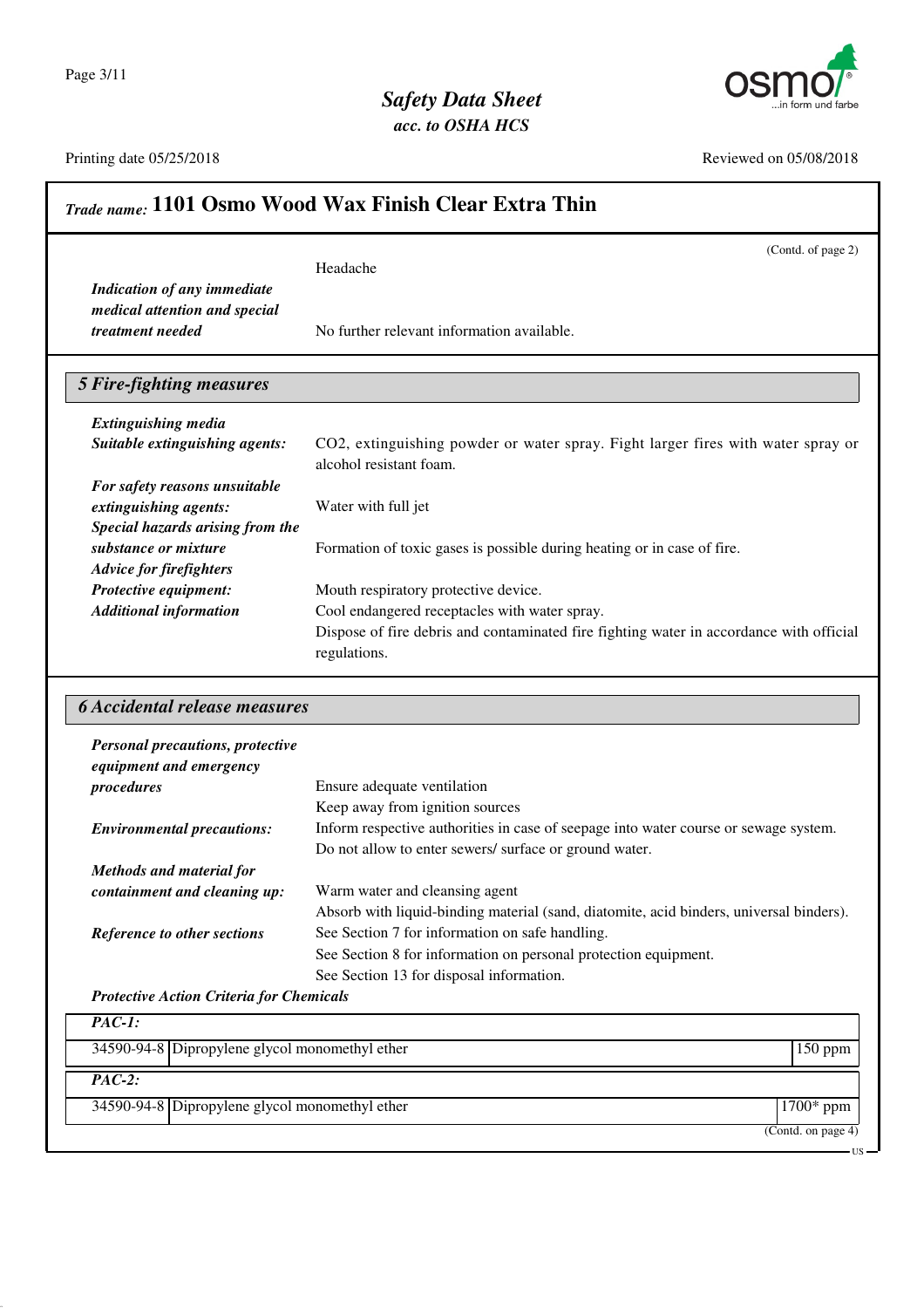



(Contd. of page 3)

# *acc. to OSHA HCS* Printing date 05/25/2018 Reviewed on 05/08/2018 *Trade name:* **1101 Osmo Wood Wax Finish Clear Extra Thin** *PAC-3:* 34590-94-8 Dipropylene glycol monomethyl ether 9900<sup>\*\*</sup> ppm *7 Handling and storage Handling: Precautions for safe handling* Keep away from heat and direct sunlight. Use only in well ventilated areas. Keep receptacles tightly sealed. Prevent formation of aerosols. *Information about protection against explosions and fires:* Keep ignition sources away - Do not smoke. *Conditions for safe storage, including any incompatibilities Storage: Requirements to be met by storerooms and receptacles:* Store only in the original receptacle. Store in a cool location. *Information about storage in one common storage facility:* Do not store together with alkalis (caustic solutions). Do not store together with oxidizing and acidic materials. *Further information about storage conditions:* Store in cool, dry conditions in well sealed receptacles. Keep receptacle tightly sealed. **Storage class:** 10 *Specific end use(s)* No further relevant information available.

### *8 Exposure controls/personal protection*

|            | <b>Additional information about</b><br>design of technical systems:                                                       | No further data; see item 7.                                                                                                                                                                           |
|------------|---------------------------------------------------------------------------------------------------------------------------|--------------------------------------------------------------------------------------------------------------------------------------------------------------------------------------------------------|
|            | <b>Control parameters</b><br>Components with limit values that<br>require monitoring at the                               |                                                                                                                                                                                                        |
|            | <i>workplace:</i>                                                                                                         | The following constituent is the only constituent of the product which has a PEL, TLV<br>or other recommended exposure limit.<br>At this time, the remaining constituent has no known exposure limits. |
|            | 34590-94-8 Dipropylene glycol monomethyl ether                                                                            |                                                                                                                                                                                                        |
| <b>PEL</b> | Long-term value: $600 \text{ mg/m}^3$ , $100 \text{ ppm}$<br>Skin                                                         |                                                                                                                                                                                                        |
|            | REL Short-term value: $900 \text{ mg/m}^3$ , 150 ppm<br>Long-term value: $600 \text{ mg/m}^3$ , $100 \text{ ppm}$<br>Skin |                                                                                                                                                                                                        |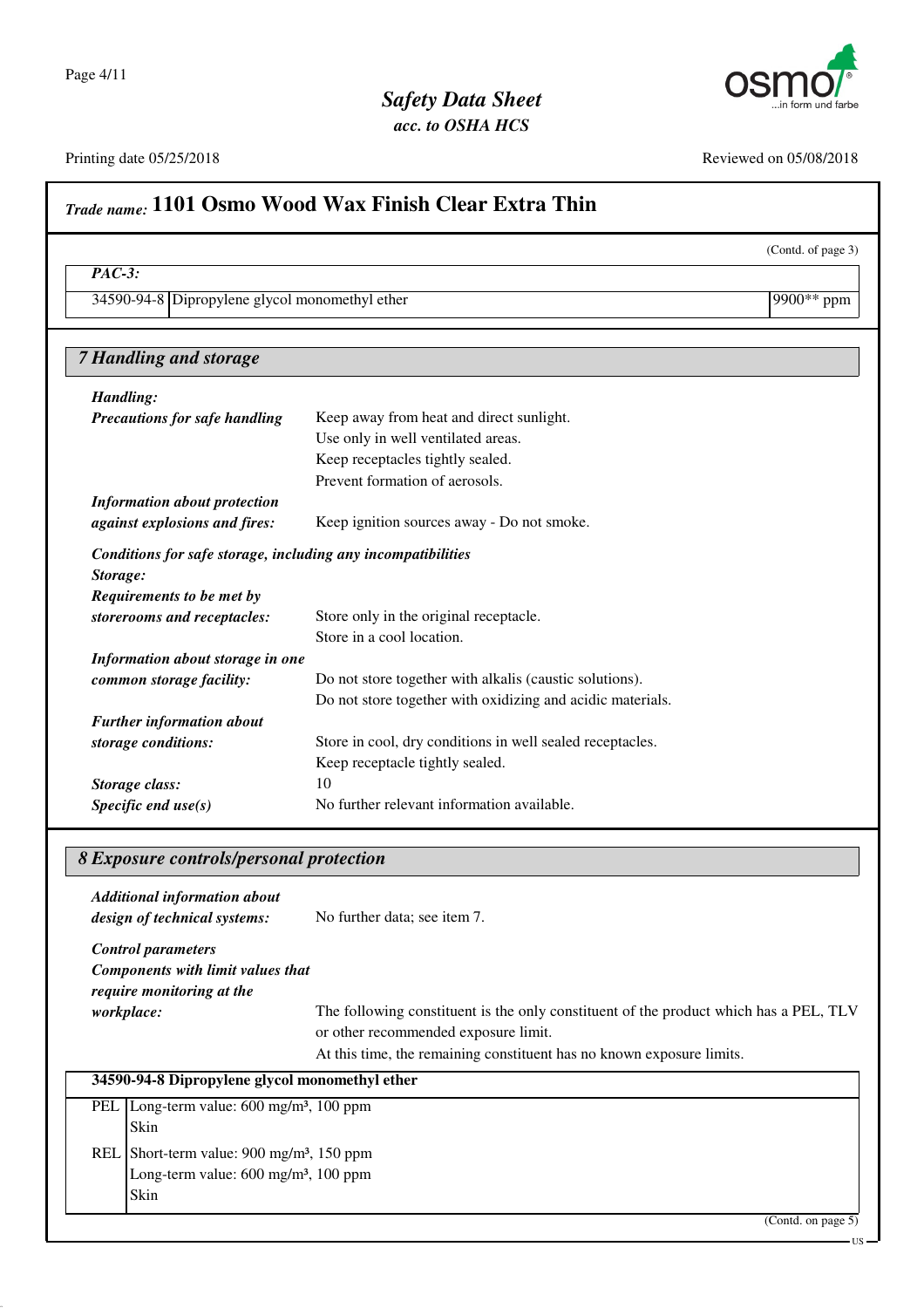



US

### Printing date 05/25/2018 Reviewed on 05/08/2018

|                                  | (Contd. of page 4)                                                                                                       |
|----------------------------------|--------------------------------------------------------------------------------------------------------------------------|
|                                  | TLV Short-term value: $909 \text{ mg/m}^3$ , 150 ppm                                                                     |
|                                  | Long-term value: 606 mg/m <sup>3</sup> , 100 ppm                                                                         |
| Skin                             |                                                                                                                          |
| <b>Additional information:</b>   | The lists that were valid during the creation were used as basis.                                                        |
| <b>Exposure controls</b>         |                                                                                                                          |
| Personal protective equipment:   |                                                                                                                          |
| General protective and hygienic  |                                                                                                                          |
| measures:                        | Immediately remove all soiled and contaminated clothing.                                                                 |
|                                  | Keep away from foodstuffs, beverages and feed.                                                                           |
|                                  | Avoid contact with the eyes and skin.                                                                                    |
|                                  | Do not eat, drink, smoke or sniff while working.                                                                         |
|                                  | Do not carry product impregnated cleaning cloths in trouser pockets.                                                     |
| <b>Breathing equipment:</b>      | Not necessary if room is well-ventilated.                                                                                |
|                                  | Use suitable respiratory protective device only when aerosol or mist is formed.                                          |
|                                  | Short term filter device:                                                                                                |
|                                  | Filter A/P2                                                                                                              |
| <b>Protection of hands:</b>      | Protective gloves                                                                                                        |
|                                  | To avoid skin problems reduce the wearing of gloves to the required minimum.                                             |
|                                  | Selection of the glove material on consideration of the penetration times, rates of                                      |
|                                  | diffusion and the degradation                                                                                            |
| <b>Material of gloves</b>        | Nitrile rubber, NBR                                                                                                      |
|                                  | Penetration time of glove material The exact break trough time has to be found out by the manufacturer of the protective |
|                                  | gloves and has to be observed.                                                                                           |
| For the permanent contact gloves |                                                                                                                          |
| made of the following materials  |                                                                                                                          |
| are suitable:                    | Nitrile rubber, NBR                                                                                                      |
|                                  | Recommended thickness of the material: $\geq 0.4$ mm                                                                     |
|                                  | The breakthrough time must be at least 480 minutes (Permeation according to EN 374                                       |
|                                  | Part 3: Level 6)                                                                                                         |
| For the permanent contact of a   |                                                                                                                          |
| maximum of 15 minutes gloves     |                                                                                                                          |
| made of the following materials  |                                                                                                                          |
| are suitable:                    | Nitrile rubber, NBR                                                                                                      |
| Eye protection:                  | If risk of splashing:                                                                                                    |
|                                  | Safety glasses according to EN 166:2001 (e.g. densely closing frame glasses with side                                    |
|                                  | protection)                                                                                                              |
|                                  |                                                                                                                          |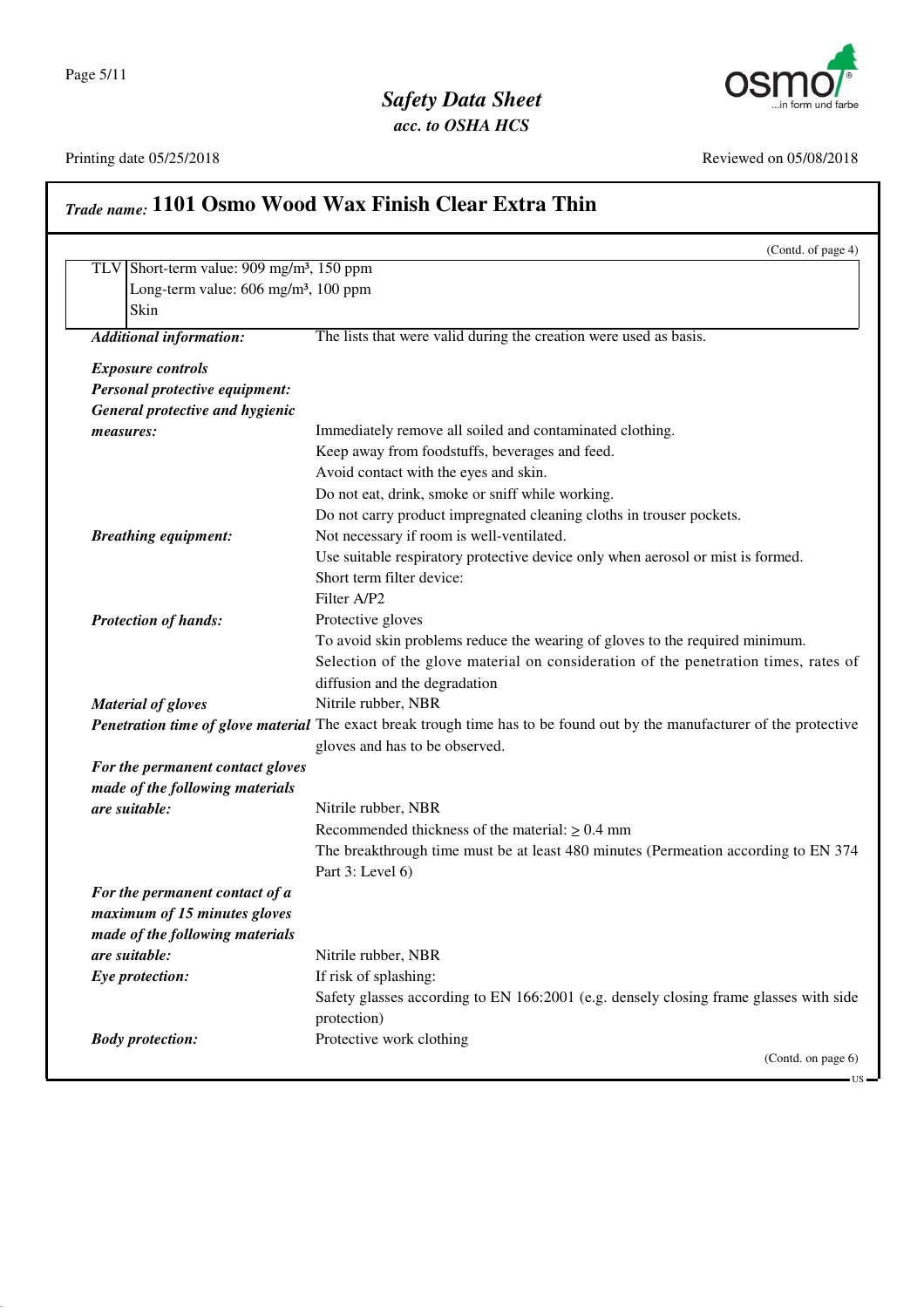



### Printing date 05/25/2018 Reviewed on 05/08/2018

# *Trade name:* **1101 Osmo Wood Wax Finish Clear Extra Thin**

| (Contd. of page 5) |  |
|--------------------|--|
|                    |  |

| Fluid                                                                            |
|----------------------------------------------------------------------------------|
| Colorless                                                                        |
| Mild                                                                             |
|                                                                                  |
| Undetermined.                                                                    |
| > 180 °C (>356 °F)                                                               |
| $> 62 °C$ ( $> 143.6 °F$ ) (DIN EN ISO 2719)                                     |
| 240 °C (464 °F)                                                                  |
| Product is not selfigniting.                                                     |
| Product is not explosive. However, formation of explosive air/vapor mixtures are |
| possible.                                                                        |
|                                                                                  |
| 0.6 Vol %                                                                        |
| 7.0 Vol %                                                                        |
| 0.83-0.87 g/cm <sup>3</sup> (6.926-7.26 lbs/gal)                                 |
|                                                                                  |
| Not miscible or difficult to mix.                                                |
|                                                                                  |
| Not determined.                                                                  |
| >21 mm <sup>2</sup> /s (40 $^{\circ}$ C)                                         |
|                                                                                  |
| $\sim$ 430 g/l / 3.58 lb/gl                                                      |
| No further relevant information available.                                       |
|                                                                                  |
|                                                                                  |
| No further relevant information available.                                       |
|                                                                                  |

| <b>Thermal decomposition /</b> |                                                                                                          |
|--------------------------------|----------------------------------------------------------------------------------------------------------|
| conditions to be avoided:      | No decomposition if used according to specifications.                                                    |
|                                | <b>Possibility of hazardous reactions</b> Reacts with fabric soaked in the product (e.g. cleaning wool). |
| <b>Conditions to avoid</b>     | No further relevant information available.                                                               |
| Incompatible materials:        | No further relevant information available.                                                               |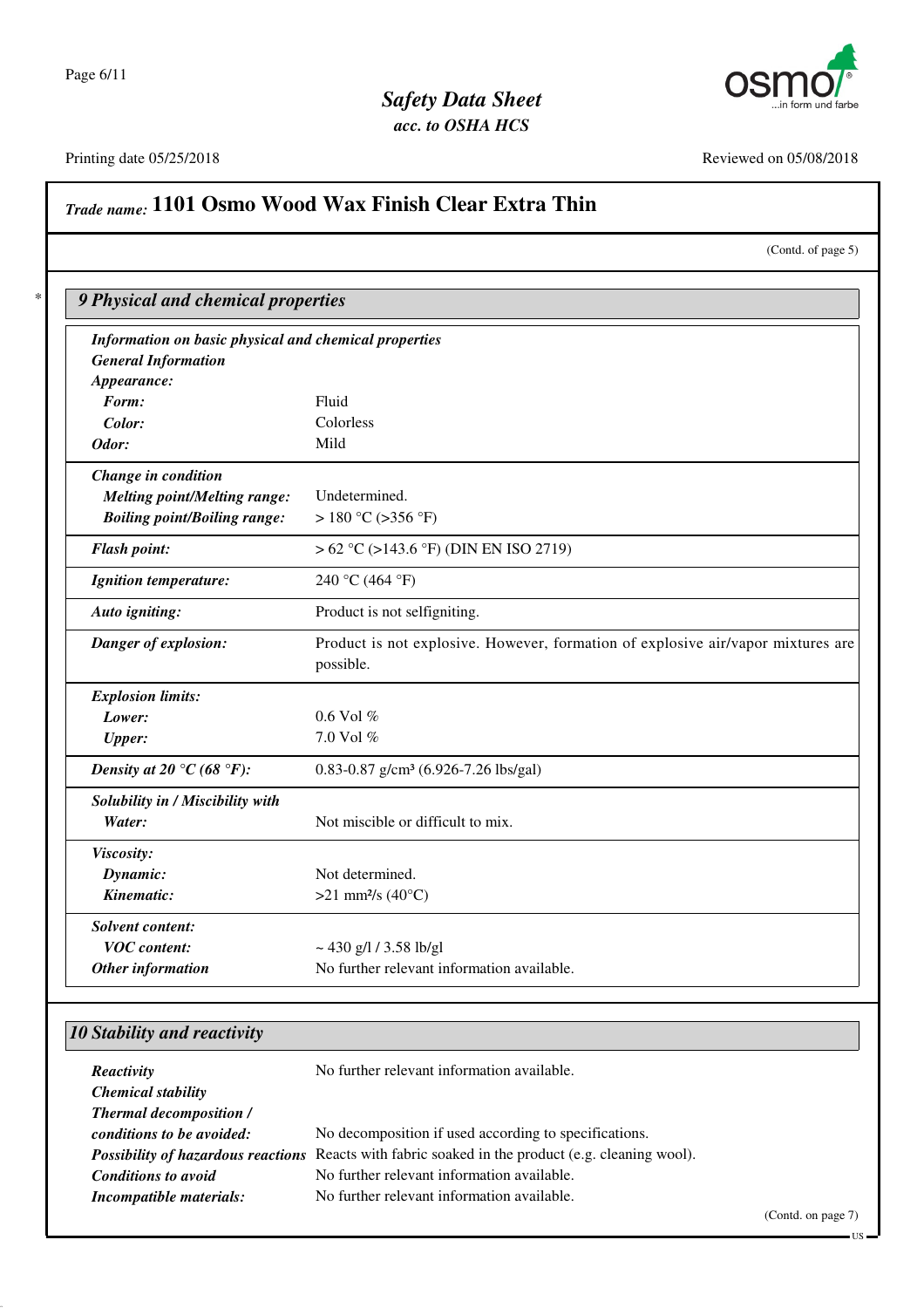## *Safety Data Sheet acc. to OSHA HCS*



Printing date 05/25/2018 Reviewed on 05/08/2018

US

# *Trade name:* **1101 Osmo Wood Wax Finish Clear Extra Thin**

|                              |                                    | (Contd. of page 6)                                                                                                                                                                                                                       |
|------------------------------|------------------------------------|------------------------------------------------------------------------------------------------------------------------------------------------------------------------------------------------------------------------------------------|
|                              | <b>Hazardous decomposition</b>     |                                                                                                                                                                                                                                          |
| products:                    |                                    | Formation of toxic gases is possible during heating or in case of fire.<br>Nitrogen oxides (NOx)<br>Carbon monoxide and carbon dioxide                                                                                                   |
|                              | <b>Additional information:</b>     | CAUTION: Rags, steel wool or waste soaked with this product may spontaneously<br>catch fire if improperly discarded. Immediately after use, place rags, steel wool or<br>waste in a sealed water filled metal container to prevent this. |
| 11 Toxicological information |                                    |                                                                                                                                                                                                                                          |
| Acute toxicity:              |                                    | <b>Information on toxicological effects</b>                                                                                                                                                                                              |
|                              |                                    | $LD/LC50$ values that are relevant for classification:                                                                                                                                                                                   |
|                              |                                    | 64742-48-9 aliphatic hydrocarbons, C10-C13                                                                                                                                                                                               |
| Oral                         | LD50                               | $>$ 5000 mg/kg (rat) (OECD 401)                                                                                                                                                                                                          |
| Dermal                       | LD50                               | $>$ 5000 mg/kg (rat) (OECD 402)                                                                                                                                                                                                          |
|                              |                                    | Inhalative $ LC50/4h 21$ mg/l (rat) (OECD 403)                                                                                                                                                                                           |
|                              | Primary irritant effect:           |                                                                                                                                                                                                                                          |
| on the skin:                 |                                    | At long or repeated contact with skin it may cause dermatitis due to the degreasing                                                                                                                                                      |
|                              |                                    | effect of the solvent.                                                                                                                                                                                                                   |
| on the eye:                  |                                    | No irritating effect.                                                                                                                                                                                                                    |
| Sensitization:               |                                    | Sensitizing effect by skin contact is possible with prolonged exposure.                                                                                                                                                                  |
|                              | <b>Additional toxicological</b>    |                                                                                                                                                                                                                                          |
| information:                 |                                    | The product is not subject to classification according to internally approved calculation<br>methods for preparations:                                                                                                                   |
|                              |                                    | When used and handled according to specifications, the product does not have any                                                                                                                                                         |
|                              |                                    | harmful effects according to our experience and the information provided to us.                                                                                                                                                          |
|                              | Carcinogenic categories            |                                                                                                                                                                                                                                          |
|                              |                                    | <b>IARC</b> (International Agency for Research on Cancer)                                                                                                                                                                                |
|                              | None of the ingredients is listed. |                                                                                                                                                                                                                                          |
|                              |                                    | <b>NTP</b> (National Toxicology Program)                                                                                                                                                                                                 |
|                              | None of the ingredients is listed. |                                                                                                                                                                                                                                          |
|                              |                                    | <b>OSHA-Ca (Occupational Safety &amp; Health Administration)</b>                                                                                                                                                                         |
|                              | None of the ingredients is listed. |                                                                                                                                                                                                                                          |
|                              |                                    | (Contd. on page 8)                                                                                                                                                                                                                       |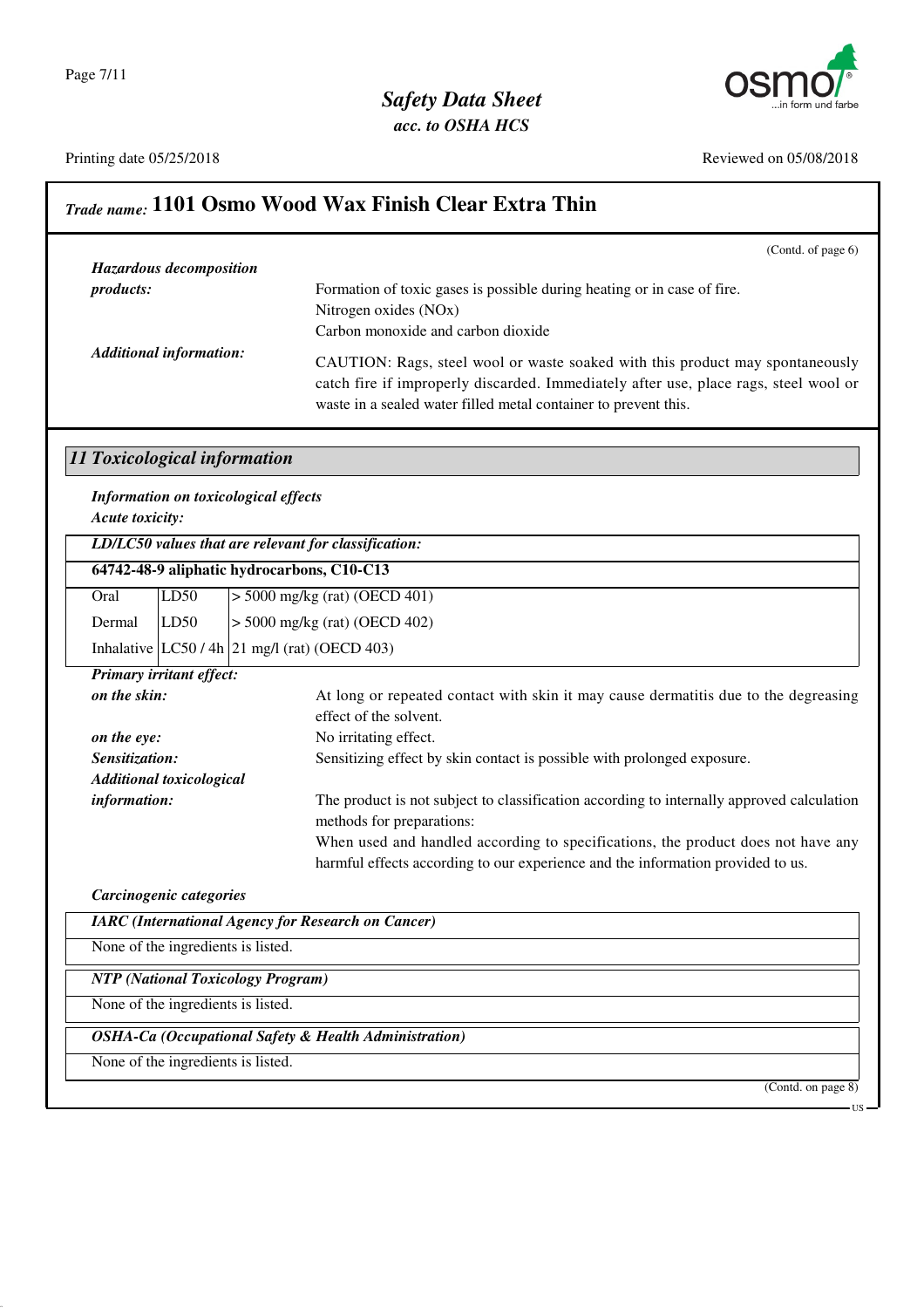



(Contd. of page 7)

# Printing date 05/25/2018 Reviewed on 05/08/2018 *Trade name:* **1101 Osmo Wood Wax Finish Clear Extra Thin** *12 Ecological information Toxicity Aquatic toxicity:* **64742-48-9 aliphatic hydrocarbons, C10-C13** EC50 / 48h > 1000 mg/l (daphnia) (OECD 202) EC50/ 72h  $\vert$  > 1000 mg/l (algae) (OECD 201)  $LC50 / 96h$   $> 1000$  mg/l (fish) (OECD 203) Biolog. Abbaubarkeit (leicht abbaubar) *Persistence and degradability* No further relevant information available. *Behavior in environmental systems: Bioaccumulative potential* No further relevant information available. *Mobility in soil* No further relevant information available. *Additional ecological information: General notes:* Water hazard class 1 (Self-assessment): slightly hazardous for water *Results of PBT and vPvB assessment PBT:* Not applicable. *vPvB:* Not applicable. **Other adverse effects** No further relevant information available. *13 Disposal considerations Waste treatment methods Recommendation:* Must not be disposed of together with household garbage. Do not allow product to reach sewage system. *Uncleaned packagings: Recommendation:* Disposal must be made according to official regulations. *Recommended cleansing agent:* Solvent naphtha *14 Transport information UN-Number DOT, ADR, ADN, IMDG, IATA* Void *UN proper shipping name DOT, ADN, IMDG, IATA* Void *ADR* Void

(Contd. on page 9)

US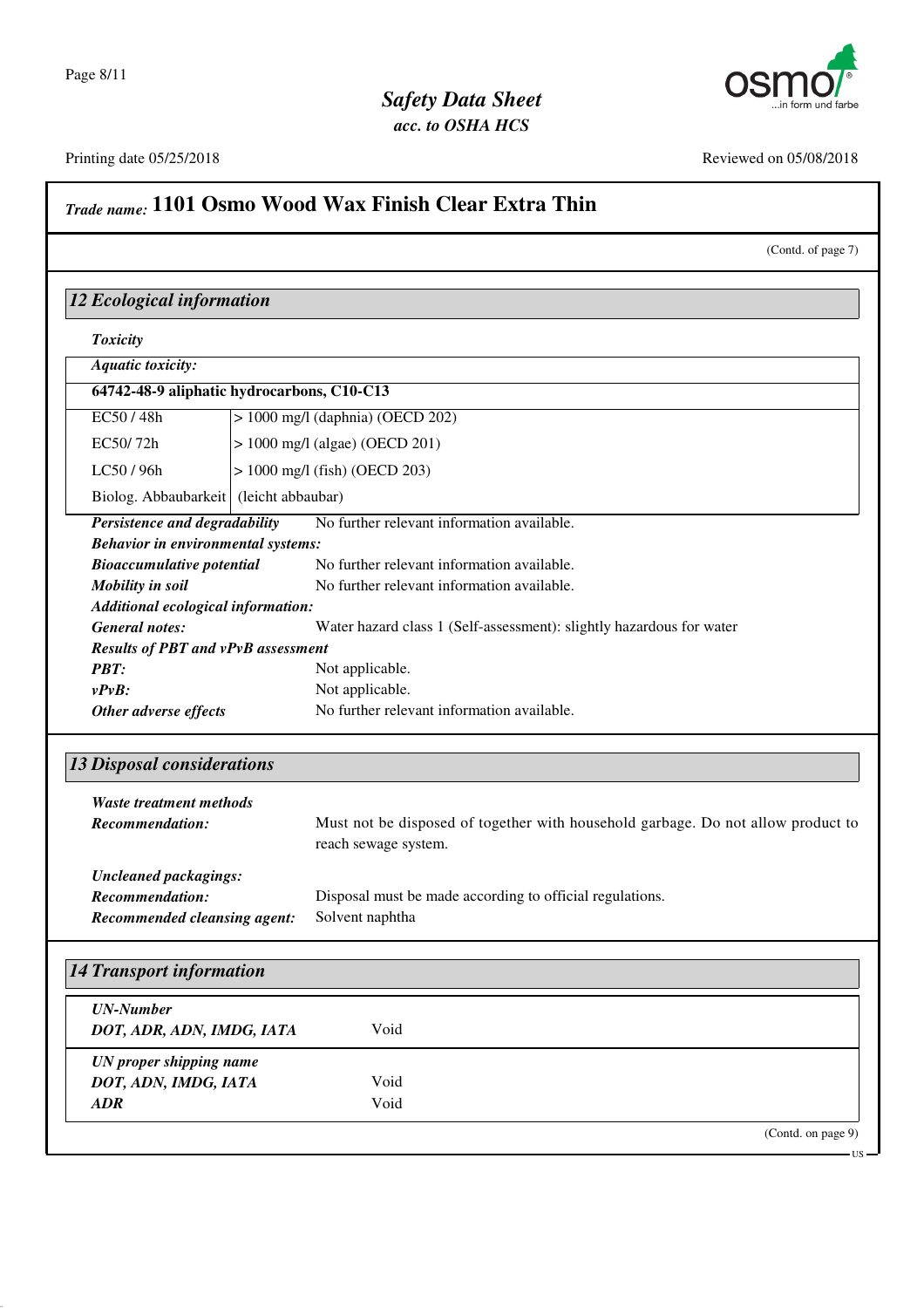

Printing date 05/25/2018 Reviewed on 05/08/2018

| Transport hazard class(es)<br>DOT, ADR, ADN, IMDG, IATA<br><b>Class</b><br><b>Packing group</b> |                                                                                                |  |
|-------------------------------------------------------------------------------------------------|------------------------------------------------------------------------------------------------|--|
|                                                                                                 |                                                                                                |  |
|                                                                                                 | Void                                                                                           |  |
| DOT, ADR, IMDG, IATA                                                                            | Void                                                                                           |  |
| <b>Environmental hazards:</b><br>Marine pollutant:                                              | No                                                                                             |  |
| <b>Special precautions for user</b>                                                             | Not applicable.                                                                                |  |
| Transport in bulk according to Annex II of<br><b>MARPOL73/78 and the IBC Code</b>               | Not applicable.                                                                                |  |
| <b>UN</b> "Model Regulation":                                                                   | Void                                                                                           |  |
| Section 355 (extremely hazardous substances):<br>None of the ingredients is listed.             |                                                                                                |  |
| <b>Sara</b>                                                                                     | Safety, health and environmental regulations/legislation specific for the substance or mixture |  |
|                                                                                                 |                                                                                                |  |
|                                                                                                 |                                                                                                |  |
| Section 313 (Specific toxic chemical listings):                                                 |                                                                                                |  |
| None of the ingredients is listed.                                                              |                                                                                                |  |
| <b>TSCA</b> (Toxic Substances Control Act):                                                     |                                                                                                |  |
| All ingredients are listed.                                                                     |                                                                                                |  |
| <b>Proposition 65</b>                                                                           |                                                                                                |  |
| <b>Chemicals known to cause cancer:</b>                                                         |                                                                                                |  |
| None of the ingredients is listed.                                                              |                                                                                                |  |
| Chemicals known to cause reproductive toxicity for females:                                     |                                                                                                |  |
| None of the ingredients is listed.                                                              |                                                                                                |  |
| Chemicals known to cause reproductive toxicity for males:                                       |                                                                                                |  |
| None of the ingredients is listed.                                                              |                                                                                                |  |
| Chemicals known to cause developmental toxicity:                                                |                                                                                                |  |
| None of the ingredients is listed.                                                              |                                                                                                |  |
| <b>Cancerogenity categories</b>                                                                 |                                                                                                |  |
| <b>EPA</b> (Environmental Protection Agency)                                                    |                                                                                                |  |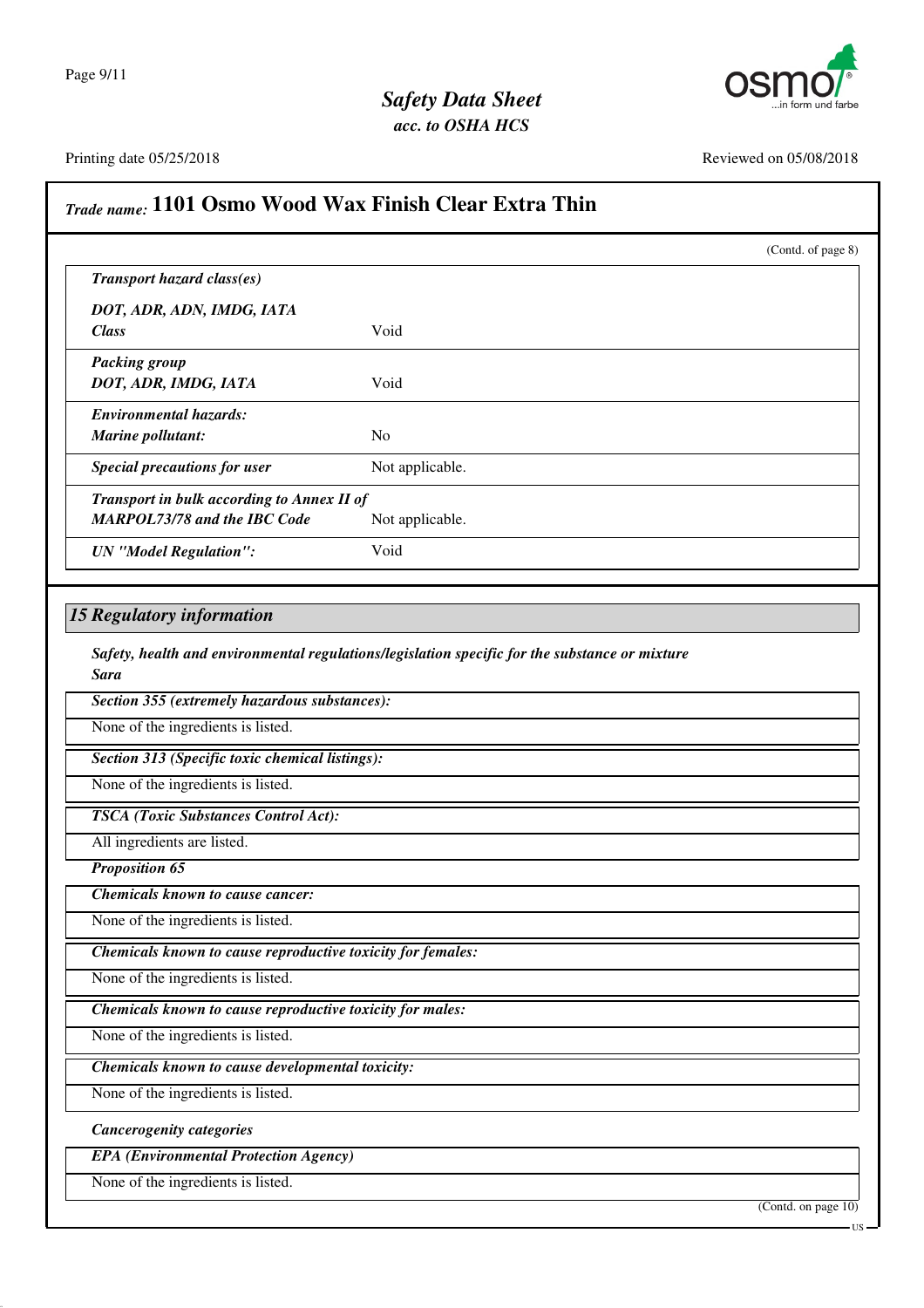

US

#### Printing date 05/25/2018 Reviewed on 05/08/2018

## *Trade name:* **1101 Osmo Wood Wax Finish Clear Extra Thin** (Contd. of page 9) *TLV (Threshold Limit Value established by ACGIH)* None of the ingredients is listed. *NIOSH-Ca (National Institute for Occupational Safety and Health)* None of the ingredients is listed. *GHS label elements* The product is classified and labeled according to the Globally Harmonized System (GHS). *Hazard pictograms* Void *Signal word* Warning *Hazard statements* H227 Combustible liquid. *Precautionary statements* P210 Keep away from flames and hot surfaces. – No smoking. P262 Do not get in eyes, on skin, or on clothing. P271 Use only outdoors or in a well-ventilated area. P370+P378 In case of fire: Use for extinction: CO2, powder or water spray. P403+P235 Store in a well-ventilated place. Keep cool. P501 Dispose of contents/container in accordance with local/regional/national/ international regulations. *Chemical safety assessment:* A Chemical Safety Assessment has not been carried out.

### *16 Other information*

This information is based on our present knowledge. However, this shall not constitute a guarantee for any specific product features and shall not establish a legally valid contractual relationship.

| <b>Department issuing SDS:</b>      | product safety department                                                                        |
|-------------------------------------|--------------------------------------------------------------------------------------------------|
| Contact:                            | Hr. Dr. Starp                                                                                    |
| Date of preparation / last revision | 05/25/2018 / 15                                                                                  |
| Abbreviations and acronyms:         | ADR: Accord européen sur le transport des marchandises dangereuses par Route (European Agreement |
|                                     | concerning the International Carriage of Dangerous Goods by Road)                                |
|                                     | IMDG: International Maritime Code for Dangerous Goods                                            |
|                                     | DOT: US Department of Transportation                                                             |
|                                     | IATA: International Air Transport Association                                                    |
|                                     | ACGIH: American Conference of Governmental Industrial Hygienists                                 |
|                                     | EINECS: European Inventory of Existing Commercial Chemical Substances                            |
|                                     | ELINCS: European List of Notified Chemical Substances                                            |
|                                     | CAS: Chemical Abstracts Service (division of the American Chemical Society)                      |
|                                     | NFPA: National Fire Protection Association (USA)                                                 |
|                                     | HMIS: Hazardous Materials Identification System (USA)                                            |
|                                     | VOC: Volatile Organic Compounds (USA, EU)                                                        |
|                                     | LC50: Lethal concentration, 50 percent                                                           |
|                                     | LD50: Lethal dose, 50 percent                                                                    |
|                                     | PBT: Persistent, Bioaccumulative and Toxic                                                       |
|                                     | vPvB: very Persistent and very Bioaccumulative                                                   |
|                                     | NIOSH: National Institute for Occupational Safety                                                |
|                                     | OSHA: Occupational Safety & Health                                                               |
|                                     | TLV: Threshold Limit Value                                                                       |
|                                     | PEL: Permissible Exposure Limit                                                                  |
|                                     | REL: Recommended Exposure Limit                                                                  |
|                                     | Flam. Liq. 4: Flammable liquids - Category 4                                                     |
|                                     | (Contd. on page $11$ )                                                                           |